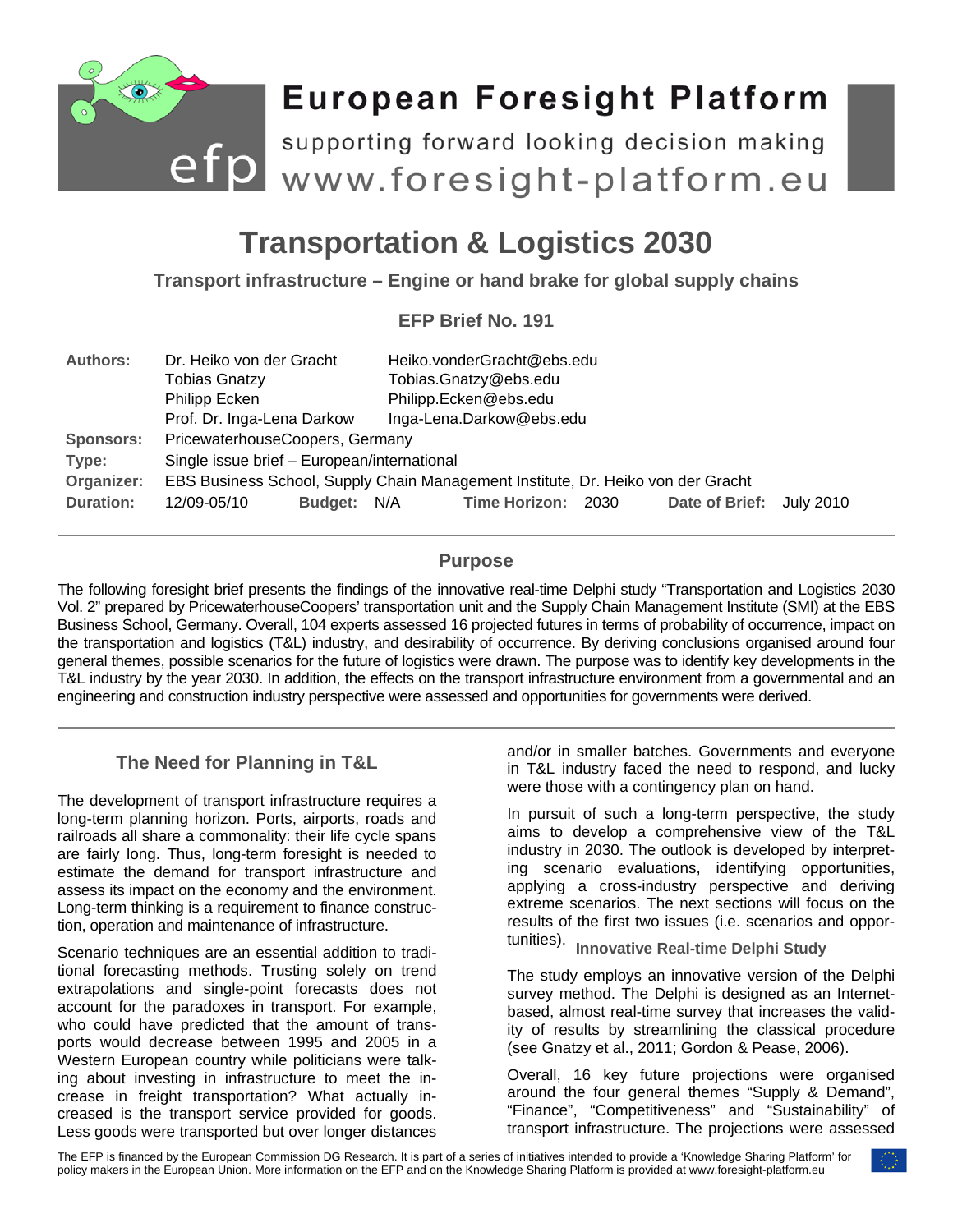by 104 invited experts in terms of probability of occurrence (0-100%), impact on T&L if they occurred (5 point Likert scale) and desirability (5-point Likert scale). Furthermore, experts could optionally provide qualitative arguments and reasons for their answers.

Once an expert evaluated a projection, the statistical group opinion of all experts was calculated and visualised immediately. The group opinion was presented in a box-and-whisker plot. In addition, the qualitative arguments given by the other experts were also shown. In the light of this new information, the experts were able to revise their initial assessment.

Upon completing the survey, a consensus portal was activated showing an overview of all answers given and how the answers related to average group opinion at that point in time. During the survey period, experts were able to access the consensus portal at any given time in order to check whether they were in line with group opinion or

# **Results of the Delphi**

**Unlikely to Close the Gap between Emerging and Developed Countries**

[Figure 1](#page-1-0) summarizes the results for the area "Supply & Demand". The resulting demand for transport infrastructure is unlikely to be met by 2030. Although emerging countries are investing heavily in transport infrastructure, it is unlikely that the infrastructure provision gap to developed countries will be closed completely within this period. Megacities are likely to attract more projects since investors "follow the money". Road tolls and congestion charges are likely to have become an instrument to match supply and demand of transport infrastructure in 2030.

#### <span id="page-1-0"></span>**Figure 1: Results for Supply & Demand**

| Projection                                                                                                                                                            | Probability of Impact<br>occurence<br>$(0-100)$ | on T&L<br>$(1-5)$ | Desira-<br>bility<br>$(1-5)$ |
|-----------------------------------------------------------------------------------------------------------------------------------------------------------------------|-------------------------------------------------|-------------------|------------------------------|
| 2030: There is no longer a shortage of transport<br>infrastructure since sufficient investments have been<br>made.                                                    | 30.38%                                          | 4.1               | 4.2                          |
| 2030: Industrialised countries have lost their competitive<br>advantage over emerging countries in terms of transport<br>infrastructure.                              | 41.29%                                          | 3.8               | 2.8                          |
| 2030: Strong regulatory measures, such as road tolls<br>and congestion charges, compensate for the increased<br>need to invest in transport infrastructure.           | 60.29%                                          | 3.9               | 3.5                          |
| 2030: Transport infrastructure development strongly<br>focuses on urban areas, while rural areas are neglected.                                                       | 68.02%                                          | 3.7               | 2.9                          |
| 2030: Infrastructure shortages (e.g. insufficient transport<br>infrastructure) have forced the division of megacities into<br>decentralised, autonomous "sub-cities". | 50.28%                                          | 3.6               | 3.1                          |

### **Fiscal Constraints Impede Public Funding of Transportation Infrastructure**

The second major theme relates to financing transport infrastructure. The results are shown in [Figure 2.](#page-1-1) Governments, although aware of the need for major investments in transport infrastructure, are likely to face strong financial constraints over the next 20 years. For many governments, the task of maintaining the current

deviated from it. The experts could also adjust their assessments at any time if they wished to do so.

The expert panel included a large number of designated experts from business, mainly C-level executives and decision-makers from global companies. The selection criteria for potential experts based on industry, educational background, experience and function led to the following distribution:

- 28% transport infrastructure operators/ developers
- 27% transport infrastructure users
- 24% academics
- 11% associations
- 10% politicians

Participants were based in 29 countries around the world ensuring a balanced and global view: the emerging countries accounted for a significant share of 38% and the developed countries for the remaining 62%.

infrastructure will leave little scope for funding investments in new transportation infrastructure. While governments are likely to remain responsible for local and national transportation infrastructure, private investors seek economies from focusing on national and international large scale transportation systems.

#### <span id="page-1-1"></span>**Figure 2: Results for Finance**

| 2030: Financial pressure on governments has become<br>so intense that almost all investment in transport<br>infrastructure has been shifted to the private sector                                             | 55.34% | 3.9 | 2.7 |
|---------------------------------------------------------------------------------------------------------------------------------------------------------------------------------------------------------------|--------|-----|-----|
| 2030: Governments are no longer able to contribute to<br>the funding of local transport infrastructure (e.g. main<br>roads and subways), thus user-based financing<br>structures are prevalent                | 52.14% | 3.7 | 24  |
| 2030: In emerging countries, there is more capital<br>available to invest in transport infrastructure than in<br>industrialised countries                                                                     | 51.90% | 3.7 | 3.1 |
| 2030: International transport infrastructure (e.g. major<br>ports and airports) is controlled by private investment<br>funds, which are strategic drivers of large-scale transport<br>infrastructure projects | 61.20% | 3.8 | 3.1 |
| 2030: Financing the maintenance of transport<br>infrastructure is more difficult than attracting investments<br>in new infrastructure                                                                         | 65.19% | 3.9 | 2.1 |

#### **Transportation Infrastructure Tailored to Fit Represents a Competitive Advantage**

The evaluated scenarios for "Competitiveness" in T&L in 2030 are shown in [Figure 3.](#page-1-2)

#### <span id="page-1-2"></span>**Figure 3: Results for Competitiveness**

| 2030: Transport infrastructure is still a key element of the<br>basic services of an economy, but is no longer a deciding<br>factor in the competition between countries to attract<br>investment | 41.44% | 37  | 2.8 |
|---------------------------------------------------------------------------------------------------------------------------------------------------------------------------------------------------|--------|-----|-----|
| 2030: Digital infrastructure (ICT) has become a stronger<br>driver of economic growth than transport infrastructure                                                                               | 59.66% | 3.8 | 34  |
| 2030: The success of a logistics cluster (logistics region)<br>depends on the close collaboration of industry,<br>government and academia, in addition to advanced<br>transport infrastructure    | 77.67% | 4 N | 4.3 |

Getting transport infrastructure right remains a competitive advantage as efficient supply chains are a major investment factor. To enhance a competitive advantage, fully integrated infrastructure systems with modern information and communication technology (ICT) present a major enabler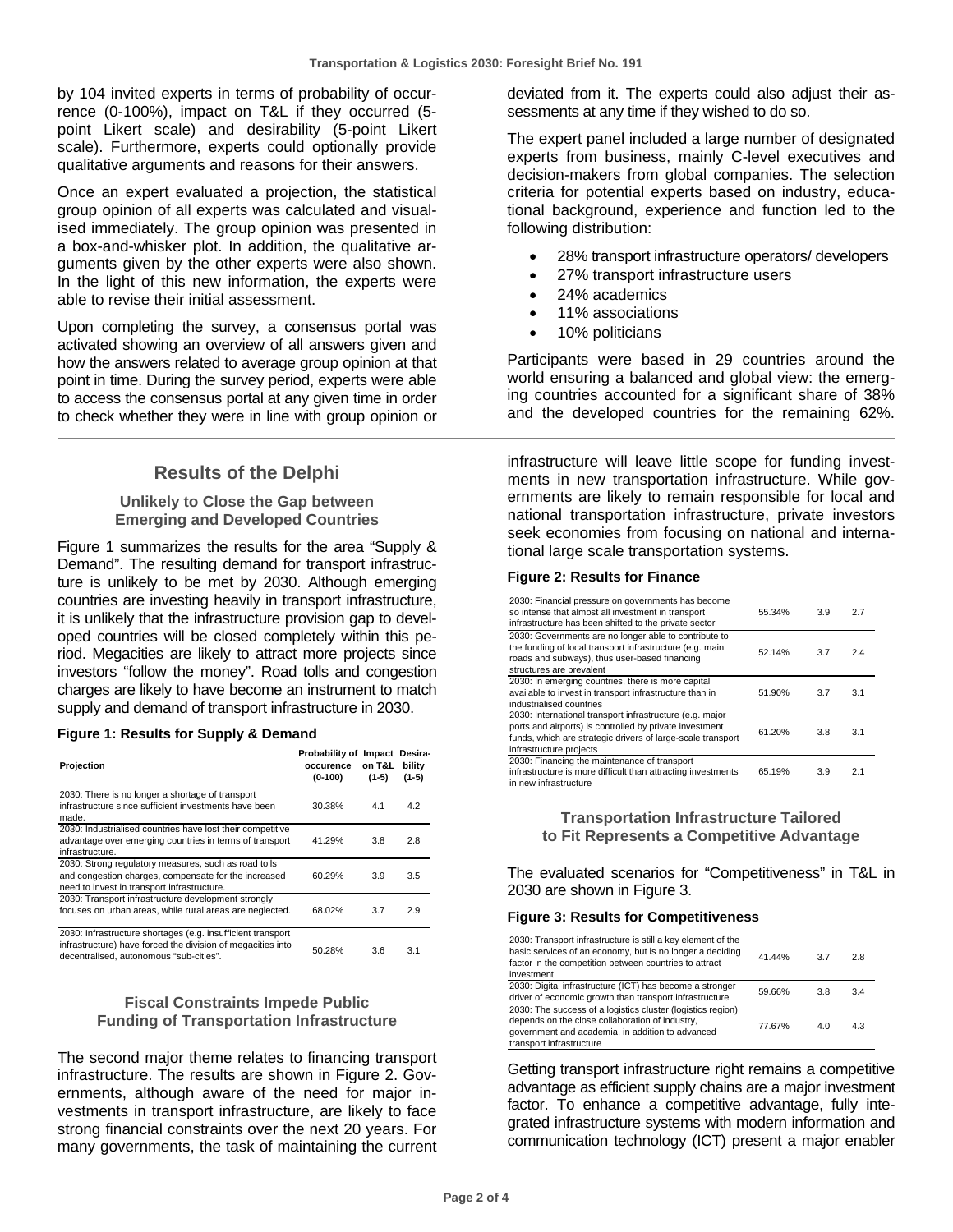for cutting-edge transport developments. Thus, transport infrastructure development can strongly benefit from advancements in digital infrastructure. Moreover, forming clusters based on close collaboration of industry, academia and government will benefit regions by activating new potentials in transportation infrastructure development.

## **Sustainability Poses the Greatest Challenge**

Ensuring the sustainability of transportation infrastructure is probably the most significant challenge to be faced over the next 20 years. The opinion of the experts is shown in [Figure 4.](#page-2-0)

Clearly, transport infrastructure and its networks have a strong effect on the environment. In addition to its ability to stimulate economic growth, transport infrastructure will increasingly be assessed in terms of its environmental compatibility. Increased regulations in

## **Innovation Will Be Critical**

Flexible planning will be key to logistics service providers, supply chain players, transport infrastructure operators, users and owners since transport infrastructure systems will remain imperfect. Especially in emerging countries, innovative supply methods based on local adaptability and simplicity have to compensate the lack of transport infrastructure.

Governments need to target the implications of the trends in "Supply & Demand" as well. As shown in [Figure 5,](#page-2-1) access to rural transport infrastructure is not a matter of course.

### <span id="page-2-1"></span>**Figure 5: Access to rural transport measured by total population and RAI index (Worldbank 2009)**

|             |                            | Rural  |
|-------------|----------------------------|--------|
|             | People without access to   | Access |
| Country     | rural transport (in mill.) | Index  |
| India       | 301                        | 61     |
| China       | 23.5                       | 97     |
| South Afric | 14.8                       | 21     |
| Brazil      | 14.2                       | 53     |
| Mexico      | 9.7                        | 61     |
| USA         | 8.2                        | 86     |
| Russia      | 7.4                        | 81     |
| Germany     | 2.3                        | 89     |
| Saudi Arab  | 1.1                        | 75     |
| Japan       | 0.5                        | 99     |
| France      | 0.2                        | 99     |
| UK          | 0.2                        | 99     |

The RAI index estimates the proportion of the rural population that has adequate access to transport systems. Governments need to offer investment incentives to ensure that less investment-attractive rural areas will stay connected to regional conurbations. Governments play an important role in managing supply and demand for transport infrastructure. The surveyed experts believe that road tolls and congestion charges the form of emission trading systems or other systems are likely to enhance this compatibility.

#### <span id="page-2-0"></span>**Figure 4: Results for Sustainability**

| 2030: A decrease in environmental awareness and<br>regulation has accelerated the realisation of large-scale<br>transport infrastructure projects, boosting economic<br>growth                                   | 29.20% | 3.8 | 2.0 |
|------------------------------------------------------------------------------------------------------------------------------------------------------------------------------------------------------------------|--------|-----|-----|
| 2030: Transport infrastructure operators are obliged to<br>participate in emission trading systems to obtain pollution<br>permits                                                                                | 69.06% | 3.9 | 3.6 |
| 2030: The environmental costs caused by infrastructure<br>development (including emissions resulting from<br>construction) have become a serious deterrent to<br>investments for which there is otherwise a good | 56.19% | 3.9 | 2.6 |
| economic case                                                                                                                                                                                                    |        |     |     |

Environmental costs of transport infrastructure will become an integral part of assessing the full costs of a T&L project. These costs will need to be calculated into the business case of any of these projects.

could be a powerful lever to reduce traffic and raise capital to invest in more sustainable modes of transportation.

The financial boundaries clearly impact T&L. Logistics service providers need to assess the availability of capital and the willingness of a government to invest in transport infrastructure when entering a new market.

Governments need to find a balance between investments in new transport infrastructure and ongoing maintenance of existing facilities. It will be essential to incorporate future maintenance needs in all new projects as well. In addition, a shift in focus from upfront costs towards lifetime costs is needed to ensure whole life funding. Rather than a onesize-fits-all approach to finance these activities, public authorities need to find strategies to share risk and responsibility with private investors for individual projects.

In order to stay competitive, logistics service providers should join clusters to actively collaborate with governments, academia and operators of transport infrastructure. Knowledge exchange and management across company borders will be a key success factor over the next 20 years.

In 2030, it is even more essential for governments to maintain, upgrade and expand transport infrastructure in order to ensure and attract foreign direct investments. To achieve this, information and communication technology must be incorporated as the path to be taken towards developing a cutting-edge transportation infrastructure.

In order to ensure eco-friendliness of transport infrastructure by 2030, independent bodies could be established that rate transport solutions in terms of their environmental compatibility. In addition, efforts should be made to reduce demand and optimise capacity.

Innovation will be critical in finding these new ecofriendly transport solutions for T&L. More than ever, companies in T&L will need to collaborate to better manage transport emissions in order to cope with the expansion of emission trading systems.